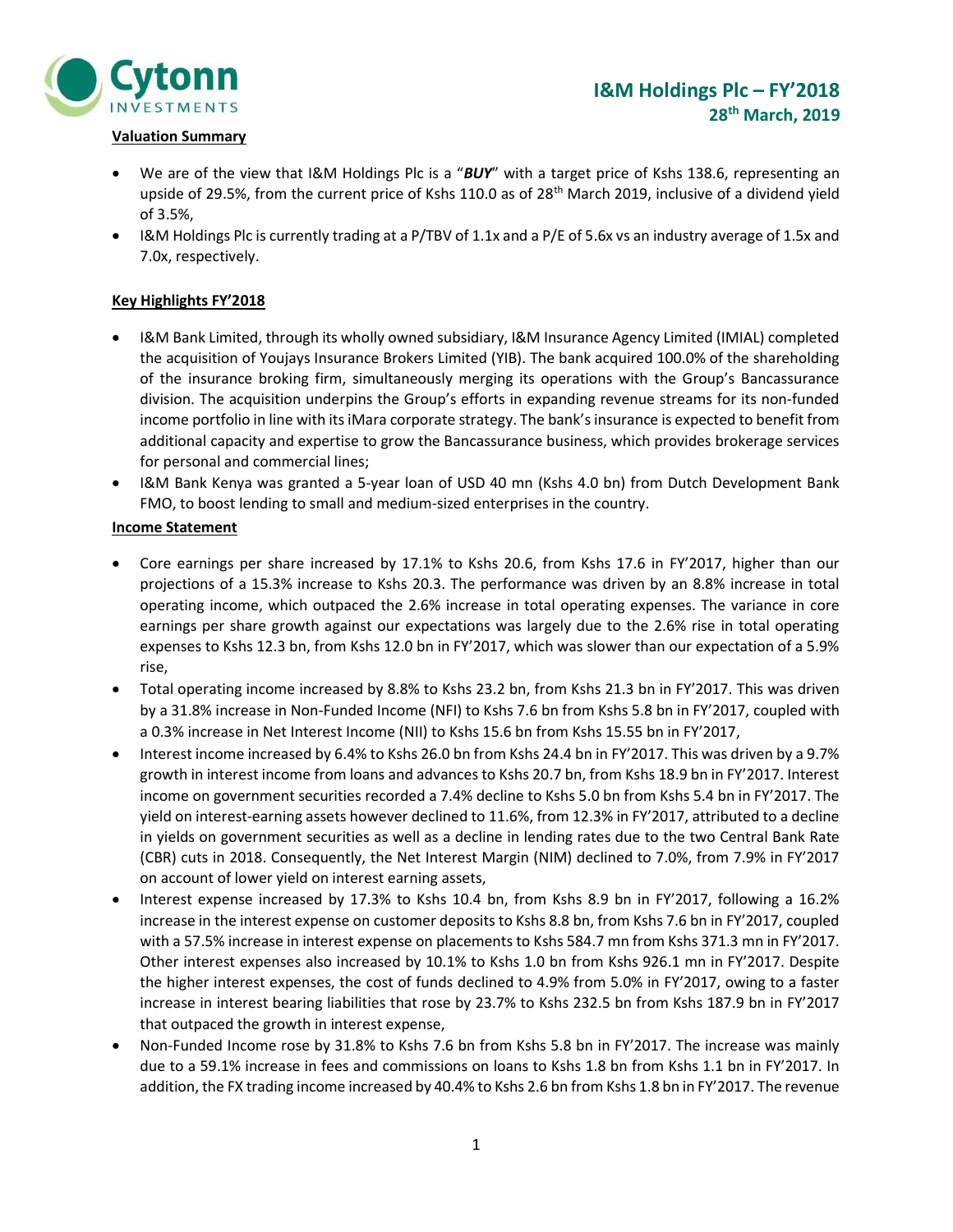# I&M Holdings Plc – FY'2018



#### 28th March, 2019

mix shifted to 67:33 funded to non-funded income, from 73:27, owing to the high growth in NFI that outpaced growth in NII,

- Total operating expenses rose by 2.6% to Kshs 12.3 bn from Kshs 12.0 bn in FY'2017, largely driven by a 9.7% increase in staff costs to Kshs 4.1 bn from Kshs 3.7 bn in FY'2017, with the rise being mitigated by an 8.1% decline in Loan Loss Provisions (LLP) to Kshs 3.8 bn from Kshs 4.1 bn in FY'2017,
- The Cost to Income Ratio (CIR) improved to 53.0%, from 56.2% in FY'2017. Without LLP, the cost to income ratio improved as well to 36.6% from 36.8% in FY'2017,
- Profit before tax increased by 16.2% to Kshs 11.5 bn, up from Kshs 9.9 bn in FY'2017. Profit after tax grew by 17.1% to Kshs 8.5 bn in FY'2018, from Kshs 7.3 bn in FY'2017, with the effective tax rate declining to 30.5%, from 34.7% in FY'2017,
- The directors did not recommend payment of a final dividend having paid an interim dividend of Kshs 3.90 for the year ending FY'2018, to be paid in 23<sup>rd</sup> May 2019. This total dividend paid is an 11.4% increase from Kshs 3.5 paid in FY'2017, which translates to a dividend yield of 3.5% and a dividend payout ratio of 19.0% .The Board has resolved to recommend the issuance of a bonus share of one (1) new fully paid up bonus share of a par value Kshs 1.00 for every one (1) ordinary shares of par value Kshs 1.00 to be issued to the shareholders registered on the Company's register at the close of business on 10<sup>th</sup> May 2019. The issue is possible to improve the liquidity of the company's share in the NSE. If successful, the bonus issue will see investors double their shares in I&M holdings PLC which effectively will also result in a decline in the Bank's EPS.

# Balance Sheet

- The balance sheet recorded an expansion as total assets increased by 20.2% to Kshs 288.5 bn, from Kshs 240.1 bn in FY'2017. Growth was supported by a 25.1% increase in cash and bank balances to Kshs 14.9 bn from Kshs 11.9 bn in FY'2017, and a 26.0% growth in property and equipment to Kshs 6.7 bn from Kshs 5.3 bn in FY'2017,
- The loan book recorded a 9.0% growth to Kshs 166.7 bn, from Kshs 153.0 bn in FY'2017. Government securities however recorded a 21.8% decline to Kshs 39.0 bn from Kshs 49.9 bn in FY'2017,
- Total liabilities rose by 23.1% to Kshs 237.6 bn, from Kshs 193.1 bn in FY'2017, driven by a 25.9% increase in customer deposits to Kshs 213.1 bn from Kshs 169.3 bn in FY'2017. Deposits per branch increased by 29.0% to Kshs 5.2 bn from Kshs 4.0 bn in FY'2017, with the number of branches declining by 1 to 41 branches,
- Borrowings increased by 8.6% to Kshs 13.8 bn from Kshs 12.7 bn in FY'2017,
- The faster growth in deposits as compared to the growth in loans led to a decline in the loan to deposit ratio to 78.2% from 90.4% in FY'2017,
- Gross Non-Performing Loans (NPLs) increased by 22.3% to Kshs 23.8 bn in FY'2018, from Kshs 19.5 bn in FY'2017. The NPL ratio thus deteriorated to 13.2% from 12.1% in FY'2017. General Loan Loss Provisions increased by 51.8% to Kshs 8.0 bn from Kshs 5.3 bn in FY'2017. Thus, the NPL coverage improved to 56.5% in FY'2018 from 40.0% in FY'2017,
- Shareholders' funds increased by 8.0% to Kshs 47.9 bn in FY'2018 from Kshs 44.3 bn in FY'2017, supported by a 19.1% increase in retained earnings to Kshs 26.9 bn from Kshs 22.6 bn,
- I&M Holdings Plc remains sufficiently capitalized with a core capital to risk-weighted assets ratio of 16.1%, 5.6% points above the statutory requirement. In addition, the total capital to risk-weighted assets ratio came in at 18.2%, exceeding the statutory requirement by 3.7% points. Adjusting for IFRS 9, the core capital to risk weighted assets stood at 16.6%, while total capital to risk-weighted assets came in at 18.8%.
- The bank currently has a Return on Average Assets (ROaA) of 3.2%, and a Return on Average Equity (ROaE) of 18.4%.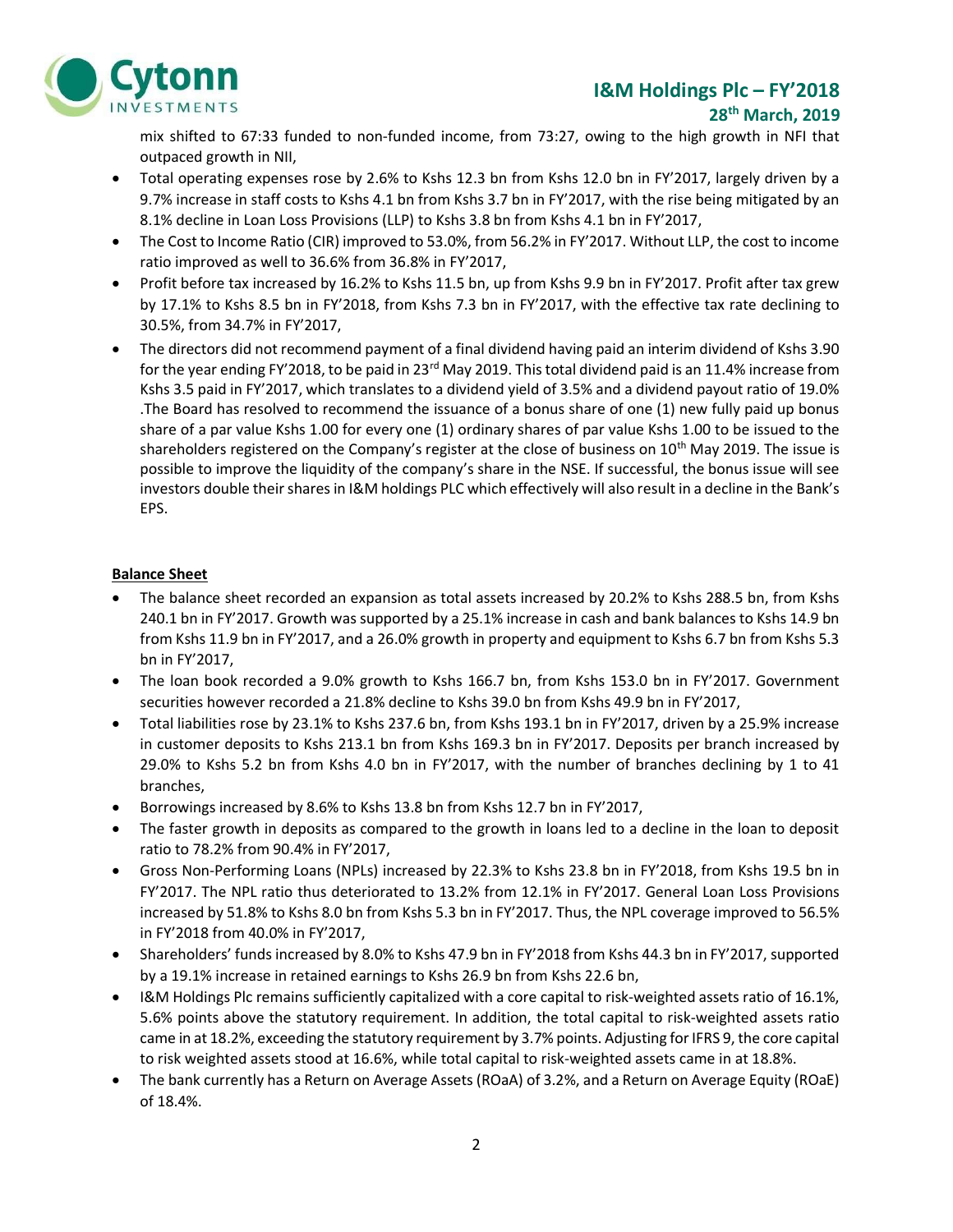

### Key Take-Outs:

- 1. The bank recorded a 31.8% rise in NFI, which is currently the highest amongst the listed banks in FY'2018. This was despite the implementation of the Effective Interest Rate (EIR) under IFRS 9, which has seen the bank amortize fees charged on loans over the future period of a loan's tenor leading to a decline in NFI's in FY'2018. This resulted in the revenue contribution mix shifting to 67:33 funded to non-funded income, from 73:27, owing to the high growth in NFI that outpaced growth in NII,
- 2. The bank's asset quality deteriorated, with the NPL ratio deteriorating to 13.2% from 12.1% in FY'2017. NPL coverage however improved to 56.5% up from 40.0% in FY'2017, as the 51.8% rise in provisions to Kshs 8.0 bn from Kshs 5.3 bn outpaced the 22.3% growth in gross NPL to Kshs 23.8 bn, from Kshs 19.5 bn in FY'2017.

Going forward, the factors that would drive the bank's growth would be:

- I. Non-Funded Income Growth Initiatives I&M Holdings' NFI growth is improving as the bank focuses on digital innovation to augment transaction volumes and increase fee income. The bank needs to increase capacity of its brokerage and advisory businesses so as to increase income contribution from investment and advisory services. The acquisition of Youjays Insurance Brokers provides the bank with an avenue to grow its bancassurance business, thereby putting the firm's NFI on a positive growth trajectory.
- II. Geographical Diversification The bank has been aggressively expanding into other regions, namely Tanzania, Rwanda and Uganda. This is expected to drive growth in the near future.

| <b>Balance Sheet</b>      | <b>FY'2017</b> | <b>FY'2018</b> | y/y<br>change | <b>FY'2018e</b> | Expected $y/y$<br>change | <b>Variance in Actual Growth</b><br>vs. Expected |
|---------------------------|----------------|----------------|---------------|-----------------|--------------------------|--------------------------------------------------|
| Net Loans and Advances    | 153.0          | 166.7          | 9.0%          | 166.6           | 8.8%                     | 0.1%                                             |
| <b>Total Assets</b>       | 240.1          | 288.5          | 20.2%         | 293.8           | 22.3%                    | (2.2%)                                           |
| <b>Customer Deposits</b>  | 169.3          | 213.1          | 25.9%         | 212.2           | 25.3%                    | 0.6%                                             |
| <b>Total Liabilities</b>  | 193.1          | 237.6          | 23.1%         | 243.0           | 25.8%                    | (2.7%)                                           |
| <b>Shareholders Funds</b> | 44.3           | 47.9           | 8.0%          | 48.1            | 8.4%                     | (0.4% )                                          |

Below is a summary of the bank's performance:

| <b>Balance sheet ratios</b> | <b>FY'2017</b> | <b>FY'2018</b> | % $y/y$ change |
|-----------------------------|----------------|----------------|----------------|
| Loan To Deposit Ratio       | 90.4%          | 78.2%          | (12.2%)        |
| Return On Average Equity    | 16.6%          | 18.4%          | 1.8%           |
| Return On Average Assets    | 3.0%           | 3.2%           | 0.2%           |

| <b>Income Statement</b>         | FY'2017 | <b>FY'2018</b> | $y/y$ change | <b>FY'2018e</b> | Expected y/y<br>change | <b>Variance in Actual</b><br><b>Growth vs. Expected</b> |
|---------------------------------|---------|----------------|--------------|-----------------|------------------------|---------------------------------------------------------|
| Net Interest Income             | 15.6    | 15.6           | 0.3%         | 16.2            | 4.3%                   | $(4.0\%)$                                               |
| Net Non-Interest Income         | 5.8     | 7.6            | 31.8%        | 7.9             | 37.6%                  | (5.8%)                                                  |
| <b>Total Operating Income</b>   | 21.3    | 23.2           | 8.8%         | 24.1            | <b>13.3%</b>           | (4.5%)                                                  |
| Loan Loss Provision             | (4.1)   | (3.8)          | (8.1%)       | (3.8)           | $(7.4\%)$              | (0.7%)                                                  |
| <b>Total Operating Expenses</b> | (12.0)  | (12.3)         | 2.6%         | (12.7)          | 5.9%                   | (3.3%)                                                  |
| <b>Profit Before Tax</b>        | 9.9     | 11.5           | 16.2%        | 12.0            | 20.9%                  | (4.7%)                                                  |
| <b>Profit After Tax</b>         | 7.3     | 8.5            | 17.1%        | 8.4             | 15.3%                  | 1.7%                                                    |
| <b>Core EPS</b>                 | 17.6    | 20.6           | 17.1%        | 20.3            | <b>15.3%</b>           | 1.7%                                                    |